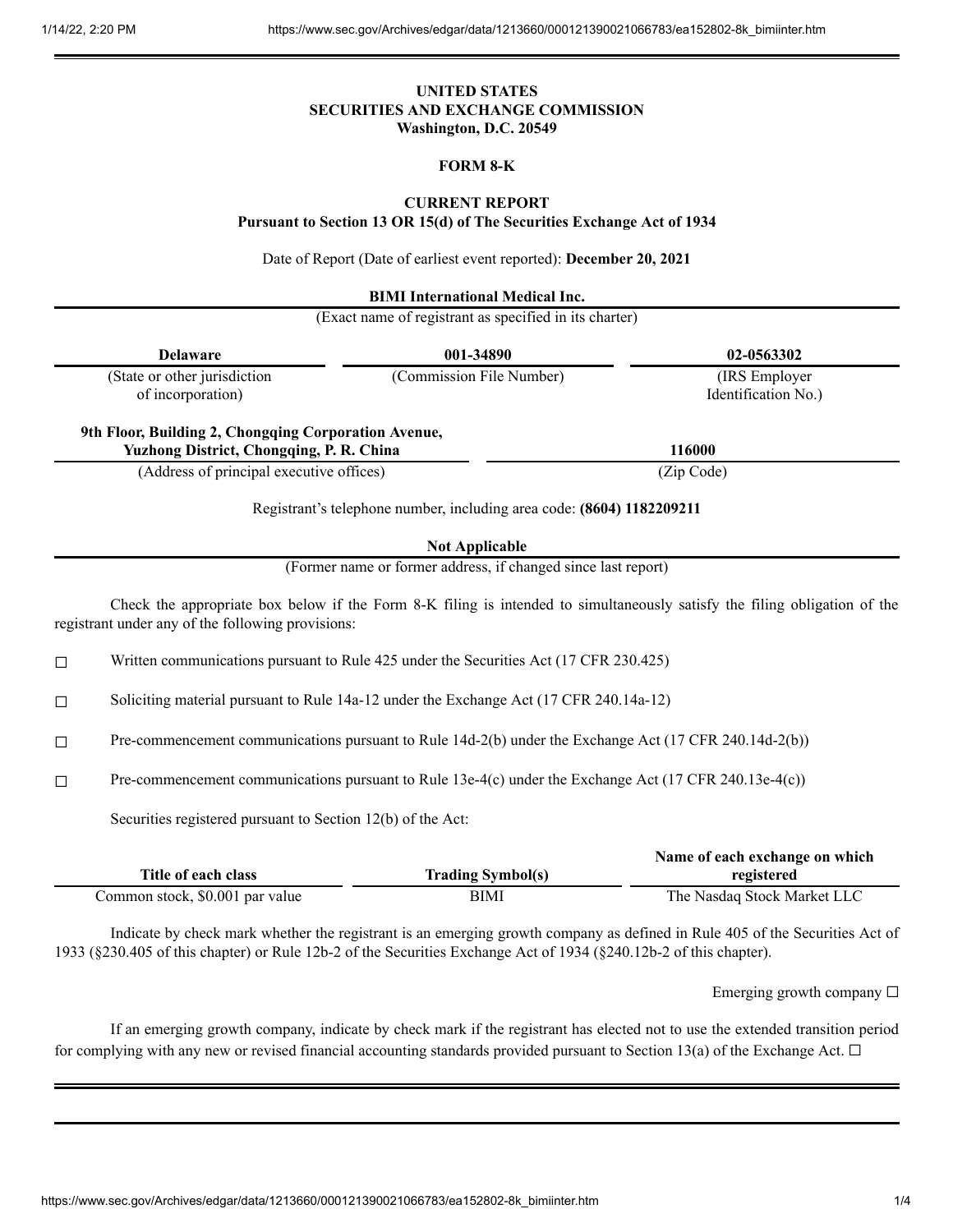#### **Item 1.01 Entry into a Material Definitive Agreement.**

On December 20, 2021, the Company entered into a stock purchase agreement (the "Mali Hospital SPA") to acquire Bengbu Mali OB-GYN Hospital Co., Ltd. ("Mali Hospital"), a private OB-GYN specialty hospital with 199 beds located in Bengbu city in the southeast region of the People's Republic of China.

Pursuant to the Mali Hospital SPA, the Company will purchase all the issued and outstanding equity interests in Mali Hospital in consideration of US\$16,750,000. At the closing, \$2,800,000 in cash and 3,000,000 shares of the Company's common stock (the "Common Stock") valued at US\$ 9,000,000, or \$3.00 per share will be delivered as partial consideration for the purchase of Mali Hospital. The remainder of the purchase price of 1,650,000 shares of Common Stock valued at US\$4,950,000, or \$3.00 per share (the "Earnout Amount"), is subject to post-closing adjustments based on the performance of Mali Hospital in 2022 and 2023.

If the net profit of Mali Hospital in 2022 equals or exceeds the net profit target, which is RMB 5,000,000 (approximately US \$770,000), approximately 50% of the Earnout Amount will be paid to the sellers or their designees by the issuance of 800,000 shares of Common Stock. If the net profit target is not met, a reduced number of shares of Common Stock will be issuable based on the ratio of the actual net profit to the net profit target. The sellers or their designees will receive about 50% (or a smaller portion) of the Earnout Amount (850,000 shares of Common Stock), subject to Mali Hospital reaching a similar performance target in 2023.

The Mali Hospital SPA also sets forth circumstances where the Company may elect, in its sole discretion, to pay the entire Earnout Amount to the sellers or their designees on an earlier date if the 2022 net profit target is met or exceeded (the "Accelerated Earnout Payment"). In the event an Accelerated Earnout Payment is made, the sellers will not be eligible to receive any additional payment under the Mali Hospital SPA.

The closing of the Mali Hospital SPA is expected to take place in January 2022, subject to necessary regulatory approvals.

The foregoing description of the Mali Hospital SPA does not purport to be complete and is qualified in its entirety by reference to the Mali Hospital SPA, which is filed as Exhibit 4.1 hereto, and is incorporated herein by reference.

## **Item 8.01 Other Events**

On December 21, 2021, the Company issued a press release announcing the entry into of the Mali Hospital SPA.

A copy of the press release is attached hereto as Exhibit 99.1 and incorporated herein by reference.

The information under this Item 8.01, including Exhibit 99.1, is deemed "furnished" and not "filed" under Section 18 of the Securities Exchange Act of 1934, as amended (the "Exchange Act"), or otherwise subject to the liability of that section, and shall not be incorporated by reference into any registration statement or other document filed under the Securities Act of 1933, as amended, or the Exchange Act, except as shall be expressly set forth by specific reference in such filing.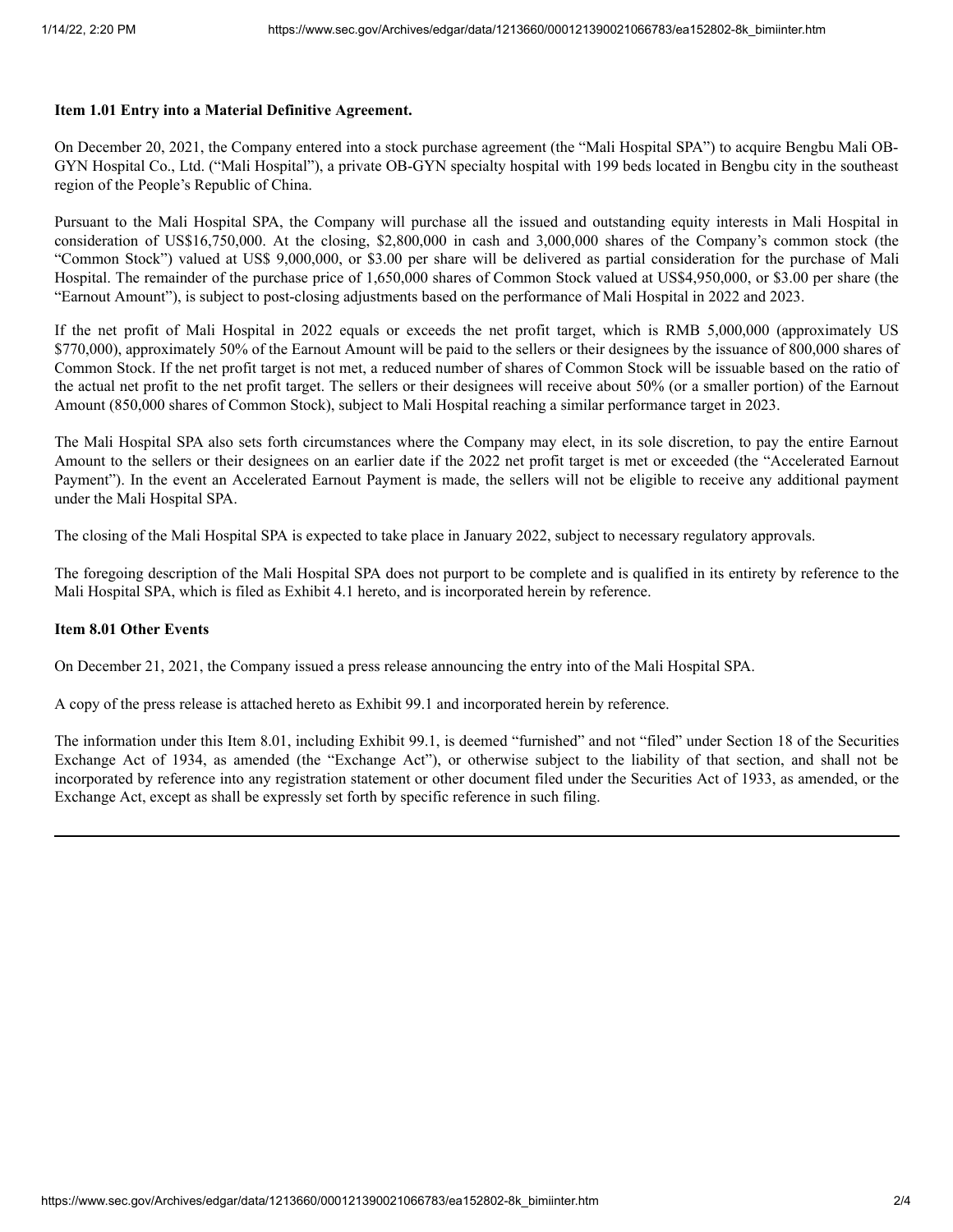The information in this Current Report on Form 8-K, including Exhibit 99.1, may contain forward-looking statements based on management's current expectations and projections, which are intended to qualify for the safe harbor of Section 27A of the Securities Act of 1933, as amended, and Section 21E of the Securities Exchange Act of 1934, as amended. The statements contained herein that are not historical facts are considered "forward-looking statements." Such forward-looking statements may be identified by, among other things, the use of forward-looking terminology such as "believes," "expects," "may," "will," "should," or "anticipates" or the negative thereof or other variations thereon or comparable terminology, or by discussions of strategy that involve risks and uncertainties. In particular, statements regarding the efficacy of investment in research and development are examples of such forwardlooking statements. The forward-looking statements include risks and uncertainties, including, but not limited to, the effect of political, economic, and market conditions and geopolitical events; legislative and regulatory changes that affect our business; the availability of funds and working capital; the actions and initiatives of current and potential competitors; investor sentiment; and our reputation. The Company not undertake any responsibility to publicly release any revisions to these forward-looking statements to take into account events or circumstances that occur after the date of this report. The factors discussed herein are expressed from time to time in the Company's filings with the Securities and Exchange Commission available at http://www.sec.gov.

## **Item 9.01 Financial Statements and Exhibits.**

(d) Exhibits.

| Exhibit No. | <b>Description</b>                                                                                       |
|-------------|----------------------------------------------------------------------------------------------------------|
| 4.1         | <b>Stock Purchase Agreement dated December 20, 2021</b>                                                  |
| 99.1        | Press Release dated December 21, 2021                                                                    |
| 104         | Cover Page Interactive Data File (the cover page XBRL tags are embedded within the inline XBRL document) |